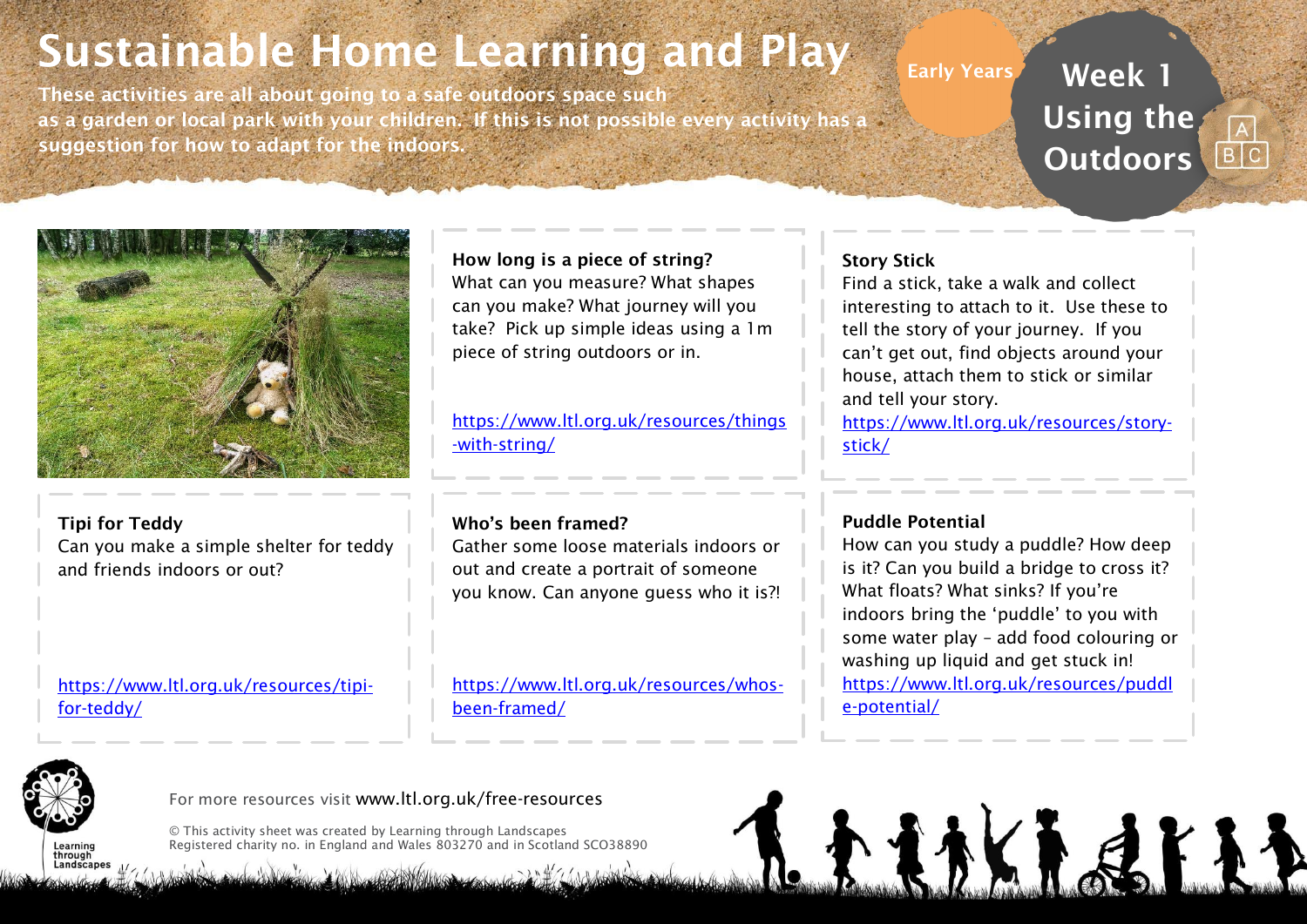# Sustainable Home Learning and Play

These activities are all about going to a safe outdoors space such as a garden or local park with your children. If this is not possible every activity has a suggestion for how to adapt for the indoors.

Week 1 Using the **Outdoors** 



### Build a shelter

Find a space outdoors/indoors where you can design and build a den. Set criteria, for example it needs an entrance, windows, a chimney. If you're lucky enough to be outside is it waterproof?!

[https://www.ltl.org.uk/resources/water](https://www.ltl.org.uk/resources/waterproof-shelter-challenge/) [proof-shelter-challenge/](https://www.ltl.org.uk/resources/waterproof-shelter-challenge/)

## H- Maths Scavenger Hunt

Head out/look out and see how many things you can check off the list on this mathematical scavenger hunt.

[https://www.ltl.org.uk/resources/mathe](https://www.ltl.org.uk/resources/mathematical-scavenger-hunt/) [matical-scavenger-hunt/](https://www.ltl.org.uk/resources/mathematical-scavenger-hunt/)



#### Whittle a Critter

Find yourself a stick and use a potato peeler to whittle a critter. Use sharpies to add detail to the creation. If you can't get outside make a temporary creation from a carrot or a potato, take a photo before it gets eaten! [https://www.ltl.org.uk/resources/a](https://www.ltl.org.uk/resources/a-little-whittling/)[little-whittling/](https://www.ltl.org.uk/resources/a-little-whittling/)



#### Number Poem Challenge

Ages 5-9

Head out/look out for inspiration for a number poem. Each line needs a *number* a *noun* and an *adjective*. Try to make it alliterative – that is every word begins with the same starting letter. For example, "lots of lumpy logs" [https://www.ltl.org.uk/resources/outdo](https://www.ltl.org.uk/resources/outdoor-number-poems/) [or-number-poems/](https://www.ltl.org.uk/resources/outdoor-number-poems/)

### Barefoot Safari

Find a space outdoors/indoors to make a short trail of different surfaces to walk over bare footed! If you're indoors consider bubble wrap, iced water, shredded paper a fleecy blanket etc.

[https://www.ltl.org.uk/resources/barefo](https://www.ltl.org.uk/resources/barefoot-safari/) [ot-safari/](https://www.ltl.org.uk/resources/barefoot-safari/)

**たまかくもまよ** 



through Landscape

#### For more resources visit www.ltl.org.uk/free-resources

© This activity sheet was created by Learning through Landscapes Registered charity no. in England and Wales 803270 and in Scotland SCO38890